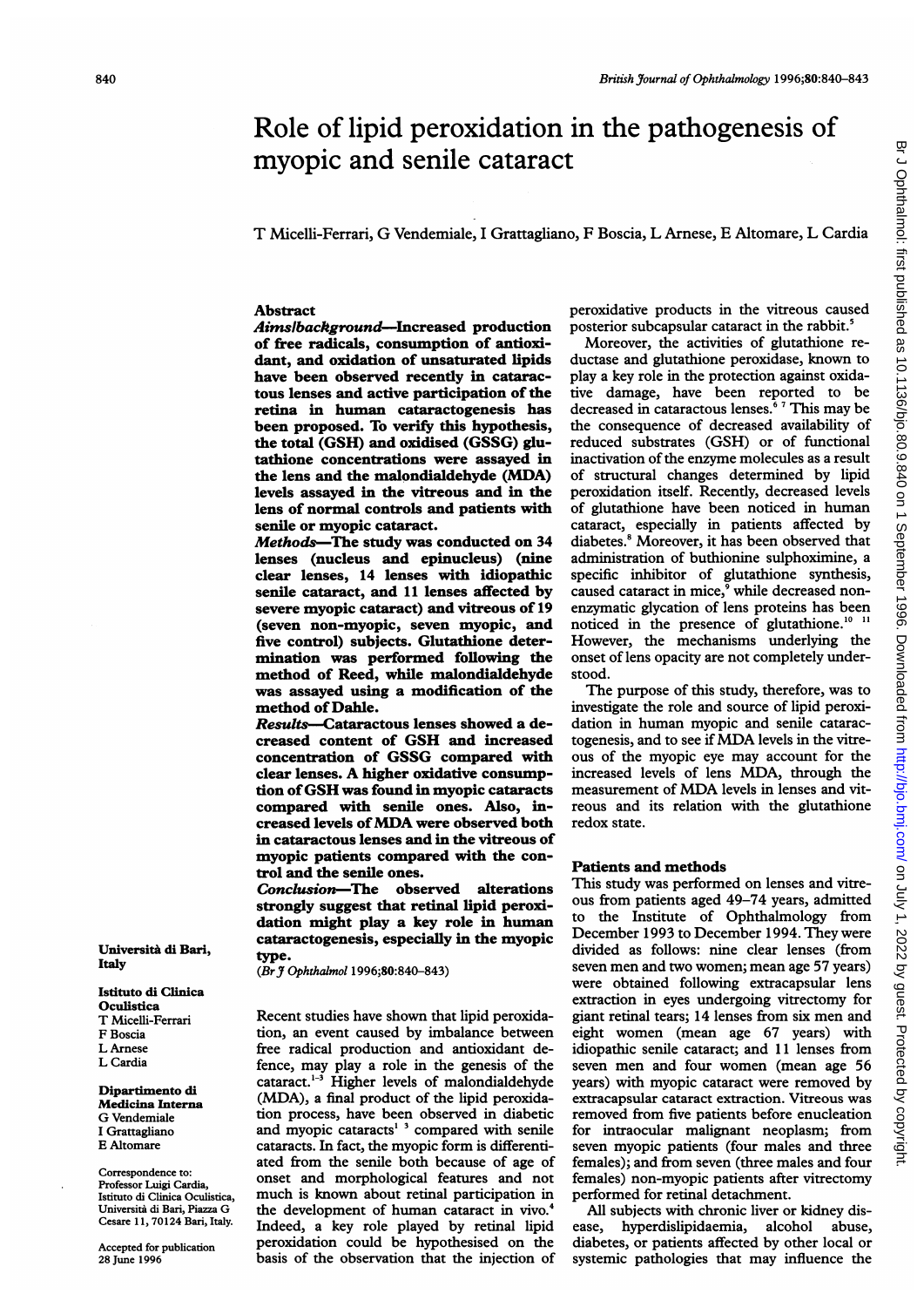redox state of the lens were excluded from the study. After extracapsular cataract extraction, the lenses (nucleus and epinucleus) were weighed, immersed in a 0.9'% sodium chloride solution, divided in two parts and immediately processed for the measurement of GSH, GSSG, and MDA, in order to avoid modifications that could occur with long term storage. Immediately after extraction the vitreous was centrifuged (3000  $g$  for 8 minutes) and the supernatant frozen for MDA determination.

A blood sample for plasma MDA evaluation was drawn by venepuncture from all patients on the same day as the eye operation.

# GLUTATHIONE MEASUREMENTS

The lenses were homogenised in ice cold Krebs buffer (pH 7.4), treated with 5% (v/v) concentrated perchloric acid for protein precipitation, and centrifuged at 10 000  $g$  for 10 minutes at 2°C. The supernatant was processed for high performance liquid chromatography (HPLC) analysis of GSH and GSSG, according to the method of Reed et al.<sup>12</sup> Results, expressed in nmol/g of wet weight, were obtained by comparing the peak areas of the samples with those of freshly prepared standards. The recovery of GSH and GSSG added to the lens homogenate was 93-101% and 95-102%, respectively.

#### MALONDIALDEHYDE DETERMINATION

Lens, vitreous, and plasma MDA concentrations were measured as the product of the reaction with thiobarbituric acid (TBA) using a modification of the method of Dahle et al.<sup>1</sup> The lenses were homogenised in phosphate buffer (pH 7.4) and treated with 20% trichloroacetic acid (TCA); butylated hydroxytoluene (BHT) was also added to the system in order to minimise or inhibit spontaneous lipid autoxidation. An aliquot of TCA supernatant was condensed after the reaction with TBA. The absorbance of the pink coloured product was measured spectrophotometrically at 532 nm. The same procedure was used for plasma and vitreous samples. Results, expressed in nmol/g of wet weight, were obtained by comparing the absorbance of the samples with those of freshly prepared standards by different dilutions of 3,3,5,5-tetraethoxypropane.

# STATISTICAL ANALYSIS

The results are expressed as mean (SD). The data were analysed using the Student's  $t$  test for unpaired data and by one way ANOVA analysis of variance. The minimum level of significance was considered as p<0.05.

# Results

Figures <sup>1</sup> and <sup>2</sup> report the total GSH and oxidised (GSSG) glutathione concentrations, respectively, in the clear lenses, and in those with senile or myopic cataract. As shown, in each group of cataractous lenses, the values of GSH were lower than those found in healthy controls (69 (14), 47 (16), and 101 (19) nmol/g, respectively). By contrast, the values of GSSG were significantly higher than those of control subjects (17 (7), 12 (7), and 7 (3) respectively, expressed as a percentage of total glutathione). In particular, among cataracts the myopic type showed more evident changes in the glutathione content and status.

Figure <sup>3</sup> indicates the levels of MDA in the clear lenses  $(1.6 (0.3)$  nmol/g) as well as in those with cataract  $(2.8 \ (0.7)$  and  $7.6 \ (0.5)$  $nmol/g$ ). A significant increase in the concentration of MDA was observed in cataractous lenses with respect to the controls, especially in those affected by the myopic form (p<0.001).

Furthermore, the concentrations of MDA in cataractous lenses were inversely related to the levels of GSH  $(r = -0.8, p < 0.001)$  and directly related to the values of GSSG  $(r = 0.76,$ p<0.00l).

In Table <sup>1</sup> the vitreal concentrations of MDA are reported. As shown, MDA levels were significantly higher in patients with myopic cataract compared with non-myopic cataract and controls  $(p<0.02)$ .

Besides, there was no statistical difference among the study groups in the plasma levels of MDA and in the ratios triglycerides/MDA and



Figure <sup>1</sup> Total glutathione (GSH) content in clear lenses (C) and in senile (S) and myopic cataract (M).  $*$  p<0.001 compared with clear lenses.



Figure 2 Oxidised glutathione (GSSG) concentration in clear lenses (C) and in cataractous lenses: senile (S) and myopic (M). GSSG is expressed as percentage of total glutathione (GSH).  $tp<0.01$  and  $*$   $p<0.001$  compared with clear lenses.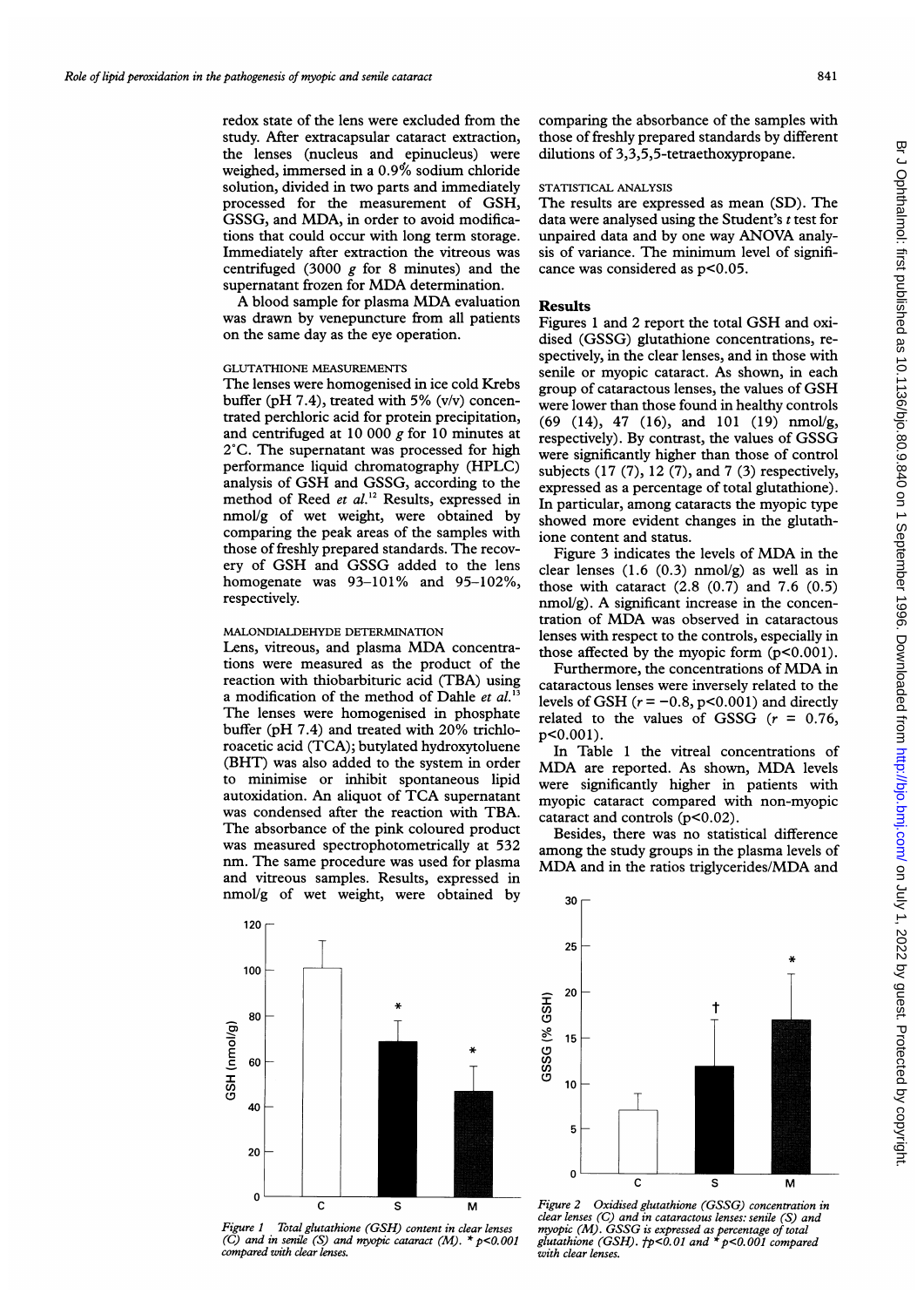

Figure 3 Malonyldialdehyde concentrations in clear lenses (C) and in senile (S) and myopic (M) cataract.  $*$  p<0.001 compared with clear lenses;  $tp<0.001$  compared with clear lenses and senile cataract.

cholesterol/MDA; no correlation was between the lens and plasma concentr MDA.

### **Discussion**

The first outcome of this study confirms that an alteration of the antioxidant defenc is present in lenses affected by cataract,<sup> $714$ </sup> and especially in those with myopic cataract. In fact, low levels of GSH (which influences the activity of other antioxidants such as catalase, vitamin E, and superoxide dismutase) have been observed in cataractous lenses. This seems to be of great importance because GSH and other sulphydryls are effective in ing autoxidation of lens lipids and proteins.<sup>15</sup> The fall in the GSH concentrations, observed in lenses affected by cataract, could be the result of various events such as: decrease of GSH synthesis that may occur in paraphysiological conditions as a consequence cient availability of substrates (senile increased GSH catabolism which fol contrasting activity against toxic compounds; and protective binding to lens proteins.<sup>6</sup>

The increased levels of GSSG, found in cataractous lenses, seem to support pothesis of an oxidative consumption of GSH; however, since the rate of GSSG formation did not completely account for the extent of total cataract. GSH depletion, this may probably be ascribed also to a deficient synthesis. It is well known that the oxidised form of glutathione is inactive,<sup>16</sup> thus excess of it can cause imbalance of the glutathione related enzyme sys are involved in lens protection from damage.<sup>7</sup> Therefore, it is likely that the decreased activity of the glutathione reductase and glutathione peroxidase observed

Table 1 Malondialdehyde (MDA) concentrations (SD) in human vitreous obtained from myopic, non-myopic, or control subjects

|                       | Myopic subjects | Non-myopic subjects | Control subjects |
|-----------------------|-----------------|---------------------|------------------|
|                       | $(n=7)$         | $(n=7)$             | $(n=5)$          |
| MDA (nmol/mg protein) | $8.25(4.02)$ *  | 10.74(4.3)          | 8.24(3.53)       |

\* p<0.02 compared with non-myopic and control subjects.

ractous lenses may be the consequence of <sup>a</sup> chronic deficiency in reduced glutathione.

Of interest, the correlations found among GSH, GSSG, and MDA levels indirectly suggest that in the lens GSH acts in order to preserve the unsaturated lipids from oxidative alterations.

The increased levels of MDA in lenses with cataract and the absence of a systemic imbalance of the lipid redox status in these patients suggest an ocular origin of the lipid peroxidative products. The high level of MDA in cataractous lenses may, in turn, be the result of lipid peroxidation of the lens cell membranes produced locally or may be <sup>a</sup> consequence of migration of products from the retina.'7 The latter hypothesis may also account for the higher MDA levels observed in the vitreous and lenses of myopic subjects in our study. In fact, in these patients the retina, which is very rich in polyunsaturated fatty acids especially at the rod outer segment, could be an elective place for lipid peroxidation because of chronic hypoxia due to choroidal thinness and to photic oxidative injury. Accordingly, the MDA produced could easily diffuse through the syneretic vitreous and spread the damage to the lens.'8 This could account for the opacities in the posterior or equatorial area of the lens, typical of myopia.

Moreover, our results confirm in a clinical setting the experimental observation of Goosey  $et \, al$ ,<sup>5</sup> where injection of peroxidative products in the vitreous caused posterior subcapsular cataract in the animal, and also what has been already observed in the cataract secondary to retinal degeneration. $11^{18}$  In such conditions, and in the presence of deficient antioxidant activity, the high concentrations of lipid peroxidation products may also promote oxidation, aggregation, and conversion of soluble to insoluble proteins in the nucleus of the  $lens,$ <sup>19 20</sup> and chain events such as the activation of transition metals from the storage pool, with a final fragmentation of the lens structure. The fall of lens GSH occurring usually earlier in myopic cataract than in senile idiopathic cataract suggests an extrinsic origin of prooxidant molecules, able progressively to damage the defence system of the lens; if this is the case, retinal degeneration is what really differentiates the myopic from the senile cataract.

In conclusion, we can confirm that the degree of the lens opacity is related to the local level of peroxidative products, especially in the presence of myopia, as well as with the oxidation of sulphydryl groups. The higher concentration of MDA in the vitreous of myopic subjects strongly suggests a retinal involvement in the genesis of the human myopic cataract. These events may also be facilitated by a decreased availability of reduced glutathione, as already observed in diabetic subjects.<sup>8</sup>

- 
- 1 Bhuyan KC, Bhuyan DK, Podos SM. Lipid peroxidation in<br>
cataract of the human. Life Sci 1986;38:1463-71.<br>
2 Bhuyan KC, Bhuyan DK, Podos SM. Free radical enhancer<br>
xenobiotic is an inducer of cataract in rabbit. Free Radic